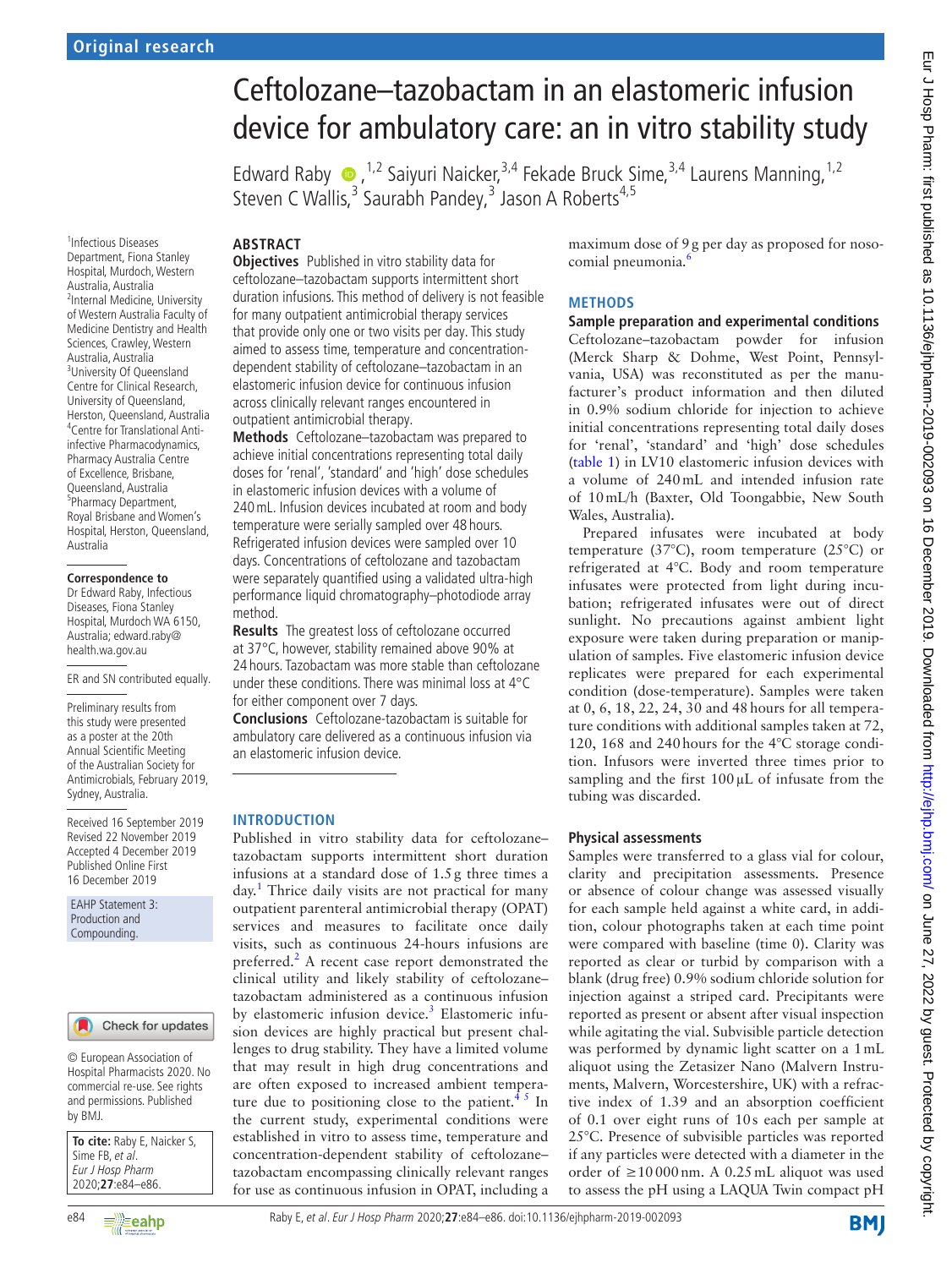<span id="page-1-0"></span>

| Dosing schedules and initial concentrations<br>Table 1 |                     |     |      |                    |      |  |
|--------------------------------------------------------|---------------------|-----|------|--------------------|------|--|
|                                                        | Total daily dose, q |     |      | Concentration, g/L |      |  |
| Dosing schedule                                        | C/T                 | CTZ | T7R  | CTZ.               | T7R  |  |
| Renal                                                  | 0.45                | 0.3 | 0.15 | 1.25               | 0.63 |  |
| Standard                                               | 4.5                 | κ   | 1.5  | 12.5               | 6.25 |  |
| High                                                   | q                   | 6   | ₹    | 25                 | 12.5 |  |

C/T, ceftolozane-tazobactam combined; CTZ, ceftolozane; TZB, tazobactam.

meter (Horiba, Kyoto, Kyoto Prefecture, Japan) according to manufacturer's instructions.

## **Drug concentrations**

Concentrations of ceftolozane and tazobactam were separately quantified using a validated method on a Nexera ultrahigh performance liquid chromatography system coupled to a photodiode array (PDA) detector (Shimadzu, Kyoto, Kyoto Prefecture, Japan). Separations were performed on an Xterra RP C18, 2.1×150mm (3.5µm) analytical column (Waters, Milford, Massachusetts, USA) preceded by a SecurityGuard Ultra C18 guard cartridge (Phenomenex, Torrance, California, USA). Mobile phase composition was 87% phosphate buffer (0.1 M, pH 7) prepared using disodium hydrogen phosphate (Merck, Darmstadt, Hesse, Germany) and orthophosphoric acid (VWR International BDH, Radnor, Pennsylvania, USA) with 13% methanol. The mobile phase was delivered isocratically at 0.25mL/min and produced a backpressure of 3400 psi. The PDA monitored the UV spectrum from 190 to 400nm. Approximate retention times and wavelength for quantitation for each analyte peak were: ceftolozane 2.3min at 310nm and tazobactam 2.9min at 225nm. Samples were quantified against a calibration curve generated from the batch calibrators.

#### **Statistical methods**

All data manipulation and analysis was conducted using RStudio (RStudio Team (2015). RStudio: Integrated Development for R. RStudio, Boston, Massachusetts, USA, [http://www.rstudio.](http://www.rstudio.com/) [com/\)](http://www.rstudio.com/). For stability analysis, concentrations were converted to percentage of baseline mean for each condition (dosetemperature). A simple linear regression model was fitted to assess the association between time and concentration. Potential outliers were identified by analysis of Cook's distance and removed if confirmed to be extreme on visual inspection. The non-linear least squares method was used to fit an exponential model to assess the effect of temperature on concentration with estimates of the mean predicted using the second order Taylor expansion from the predictNLS function (propagate v1.0–4, Spiess A-N). All percentage estimates are presented as mean with 95% CI. Stability was predefined as greater than 90% of the baseline mean remaining at 24hours in the absence of visible or subvisible particles. The 30 and 48-hours time points were included in the room and body temperature arms for analytical purposes to increase confidence in the 24-hours estimate and should not be used as clinical validation or endorsement of continuous infusion beyond 24hours.

#### **Results**

All samples were free of sub-visible and visible particulate matter. There were no observed changes in clarity or colour in any of the refrigerated (4°C) samples or at 24hours in the samples from elastomeric infusion devices incubated at room (25°C) or body (37°C) temperature. An increase in intensity of yellow colour



Drug component - Ceftolozane - Tazobactam

<span id="page-1-1"></span>**Figure 1** Scatter plot of ceftolozane (circles) and tazobactam (triangles) concentrations expressed as per cent of baseline mean against time for each of five replicates at renal, standard and high dosing schedules refrigerated at 4°C. Fitted regression lines are plotted with shaded area showing 95% CI. Dotted vertical line identifies the critical time point at 7 days.

was observed at 48hours for the room and body temperature samples. The pH was observed to fall over time under every condition tested with the maximal drop being from 5.8 to 5.5 at 24hours in the high dose elastomeric at body temperature. All samples remained within the pH range 5.5–6.2.

Tazobactam showed similar stability to ceftolozane when refrigerated [\(figure](#page-1-1) 1) and at room temperature [\(figure](#page-1-2) 2) and was clearly more stable at body temperature ([figure](#page-1-2) 2). Ceftolozane met the predefined stability criteria with 97.7% (97.6 to 97.9) remaining at 24hours at room temperature for the renal dose, 97.6% (97.5 to 97.8) for the standard dose and 98.8% (98.7 to 98.9) for the high dose. Ceftolozane stability was also maintained at 24hours when incubated at body temperature with 93.0% (92.4 to 93.6) for the renal, 93.3% (93.1 to 93.4) for the standard and 93.2% (93.0 to 93.4) for the high dose.



<span id="page-1-2"></span>